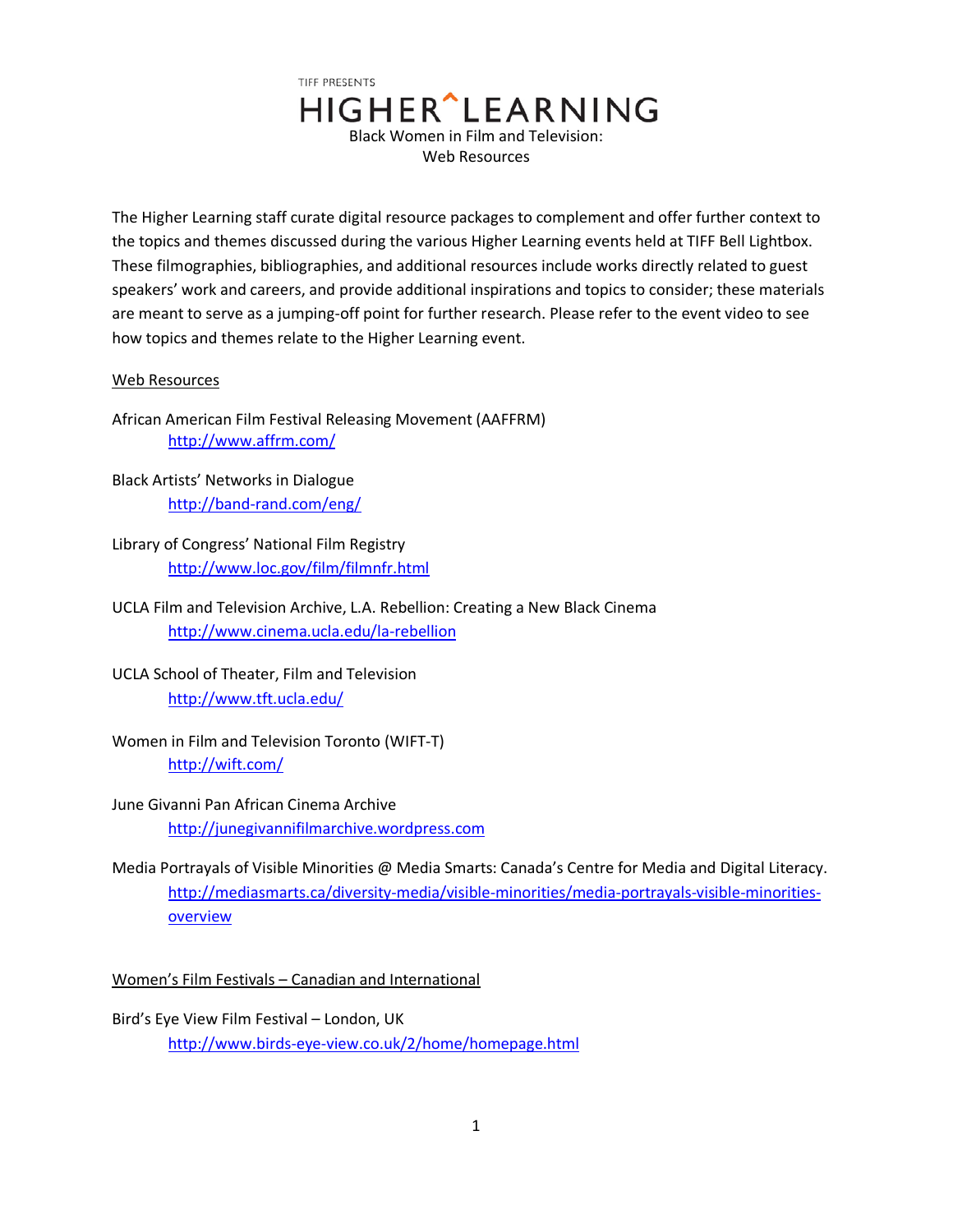TIFF PRESENTS **HIGHER** LEARNING Black Women in Film and Television: Web Resources

The Female Eye Film Festival – Toronto, Ontario <http://www.femaleeyefilmfestival.com/>

Films de femmes – Créteil, France <http://www.filmsdefemmes.com/Nous-Contacter.html>

Moondance International Film Festival – Boulder, Colorado <http://moondancefilmfestival.com/>

Rocky Mountain Women's Film Festival – Colorado Springs, Colorado <http://www.rmwfilmfest.org/>

- St. John's International Women's Film Festival St. John's, Newfoundland <http://www.womensfilmfestival.com/>
- Vancouver International Women in Film Festival Vancouver, British Columbia http://www.womeninfilm.ca/2014 Film Festival.html
- Women's International Film & Arts Festival Fort Lauderdale, Florida <http://www.womensfilmfest.com/>
- Women's International Film Festival Seoul, South Korea [http://www.wffis.or.kr/wffis2012/00eng\\_intro/main.html](http://www.wffis.or.kr/wffis2012/00eng_intro/main.html)
- Extensive list of these and other Women's Film Festivals, large and small: <http://www.herfilmproject.com/womens-film-festivals.html>

African Film Festivals – Canadian and International

- Africa World Documentary Film Festival St. Louis, Missouri <http://www.africaworldfilmfestival.com/>
- African Film Festival New York, New York <http://www.africanfilmny.org/>
- American Black Film Festival New York, New York <http://www.abff.com/>

Cascade Festival of African Films – Portland, Oregan <http://www.africanfilmfestival.org/>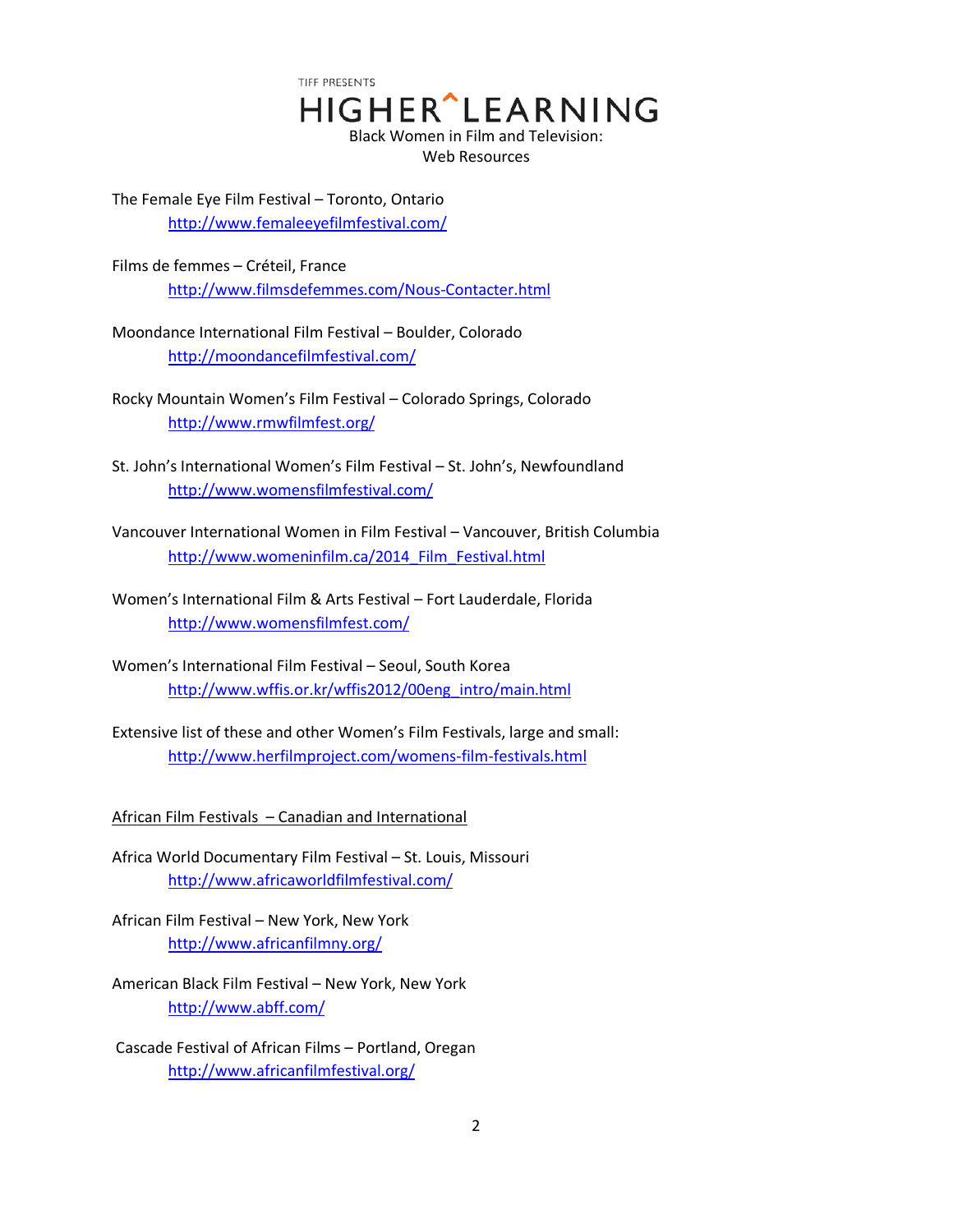TIFF PRESENTS HIGHER^LEARNING Black Women in Film and Television: Web Resources

Galway African Film Festival – Galway, Ireland <http://galwayafricanfilmfestival.org/>

Hollywood Black Film Festival – Hollywood, California <http://www.hbff.org/>

Langston Hughes African American Film Festival – Seattle, Washington <http://www.langstoninstitute.org/film-festival/>

Luxor African Film Festival – Luxor, Egypt <http://www.luxorafricanfilmfestival.com/en>

Montreal International Black Film Festival – Montreal, Quebec <http://www.montrealblackfilm.com/index.php?lang=en>

Pan-African Film Festival – Los Angeles, California <http://www.paff.org/>

Royal African Society's Film Africa – London, UK <http://www.filmafrica.org.uk/about/about-film-africa/>

San Diego Black Film Festival – San Diego, California <http://www.sdbff.com/index.html>

Toronto African Film & Music Festival – Toronto, Ontario <http://www.torontoafricanfilmmusicfest.com/>

Toronto Black Film Festival – Toronto, Ontario <http://torontoblackfilm.com/>

Vancouver South African film Festival – Vancouver, British Columbia <http://www.africanfilmny.org/>

Films on YouTube from Black London's Film Heritage Project: Big City Stories

*CLR James Talking to Stuart Hall. Dir.* Mike Dibb, 1986, UK. 55 min. Production Co.: Mirus Productions. https://www.youtube.com/watch?v= Gf0KUxgZfI

*West Indies Calling.*Dir: John Page, 1944, UK. 14 min. Production Co.: Ministry of Information. <https://www.youtube.com/watch?v=ViGwxJloI70>